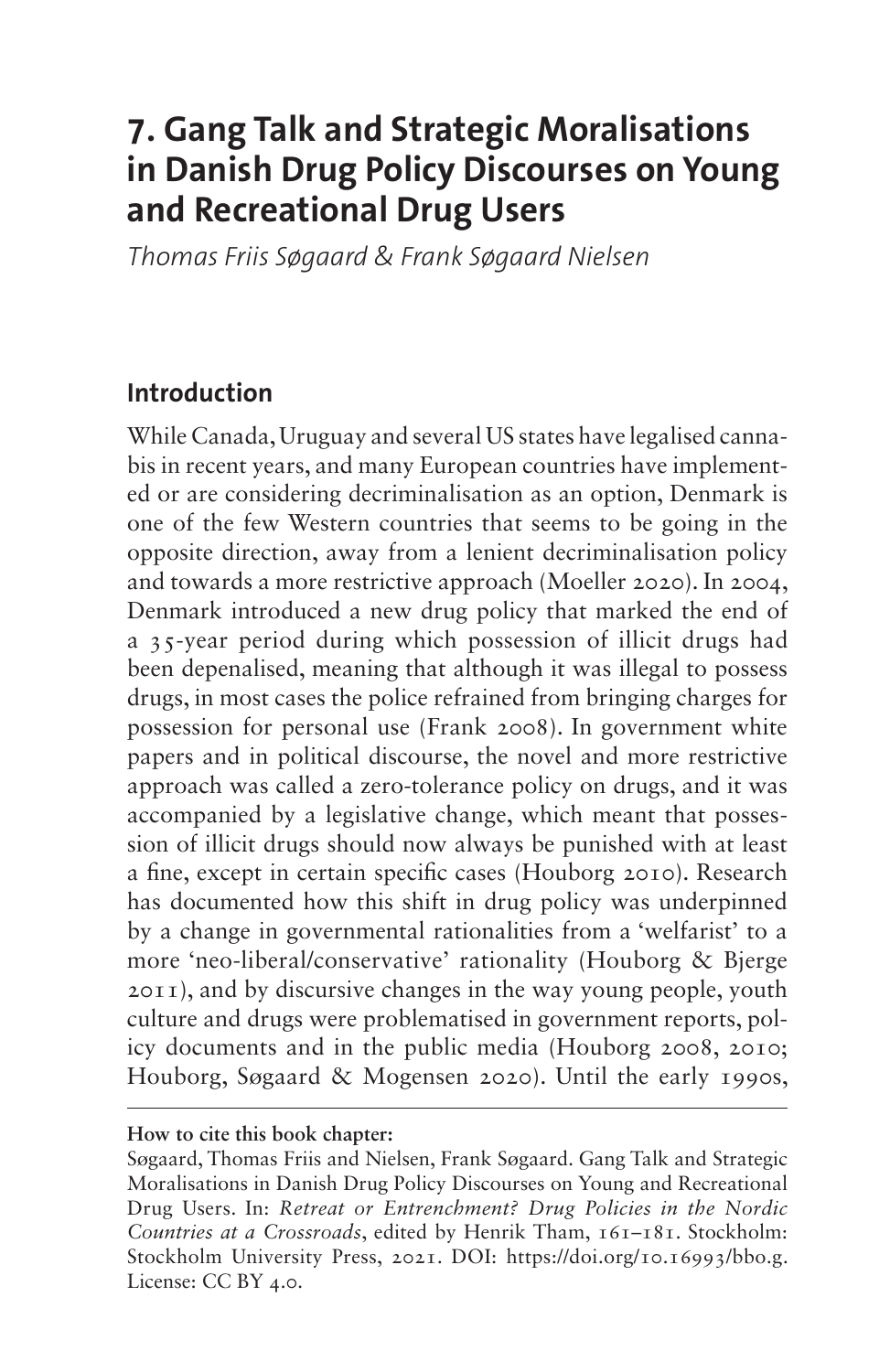youth drug use was largely framed as a social problem and seen as a symptom of structural social problems, but from the early 2000s it became increasingly associated with nightlife revelling and was depicted as a result of deviant consumer choices (Houborg 2010). Houborg, Søgaard and Mogensen (2020) thus argue that the repenalisation of drug use in Denmark was intimately coupled with a discursive reconstitution of the young drug user in neo-liberal (autonomous, rational, self-responsible) and neo-conservative (morally compromised) terms.

In this chapter, we wish to build on and add to this previous research on drug policy changes and associated discursive 'framings' (Rein & Schön 1993) of the youth drug use 'problem' in Denmark. It has been well documented how the discursive framing of youth drug use as a deviant consumer choice set within the context of a particular risk environment – i.e. nightlife – became the catalyst for more restrictive policies in Denmark during the early 2000s. In this chapter, however, we analyse the emergence of a new discursive and politically potent framing of youth and recreational drug use. More specifically, we describe how recent years have seen a shift in Danish drug control policy debates, whereby young and recreational drug users are no longer merely framed as *consumers* of drugs and as wilful lawbreakers but increasingly also as *customers* in a criminal market, and hence as the market basis for organised crime.

We argue that this policy discourse, depicting young drug users as customers feeding a criminal market, involves a novel 'strategic moralisation' (O'Malley 1999) in which young drug users are now framed as morally deviant customers, who, through their purchasing of illegal commodities (drugs), are complicit in, and hence partially responsible for, organised drug-related crime. The shift in policy discourses about young drug users – from wilful lawbreakers to accomplices in organised drug crime – has not led to legal changes. However, we describe how this novel framing of the issue of youth drug use has been used as a lever for the development of intensified police campaigns specifically targeting drug users and led to the emergence of disciplinary discourses urging drug users to become responsible citizens who, by saying no to drugs, also say no to organised crime. Though reformers have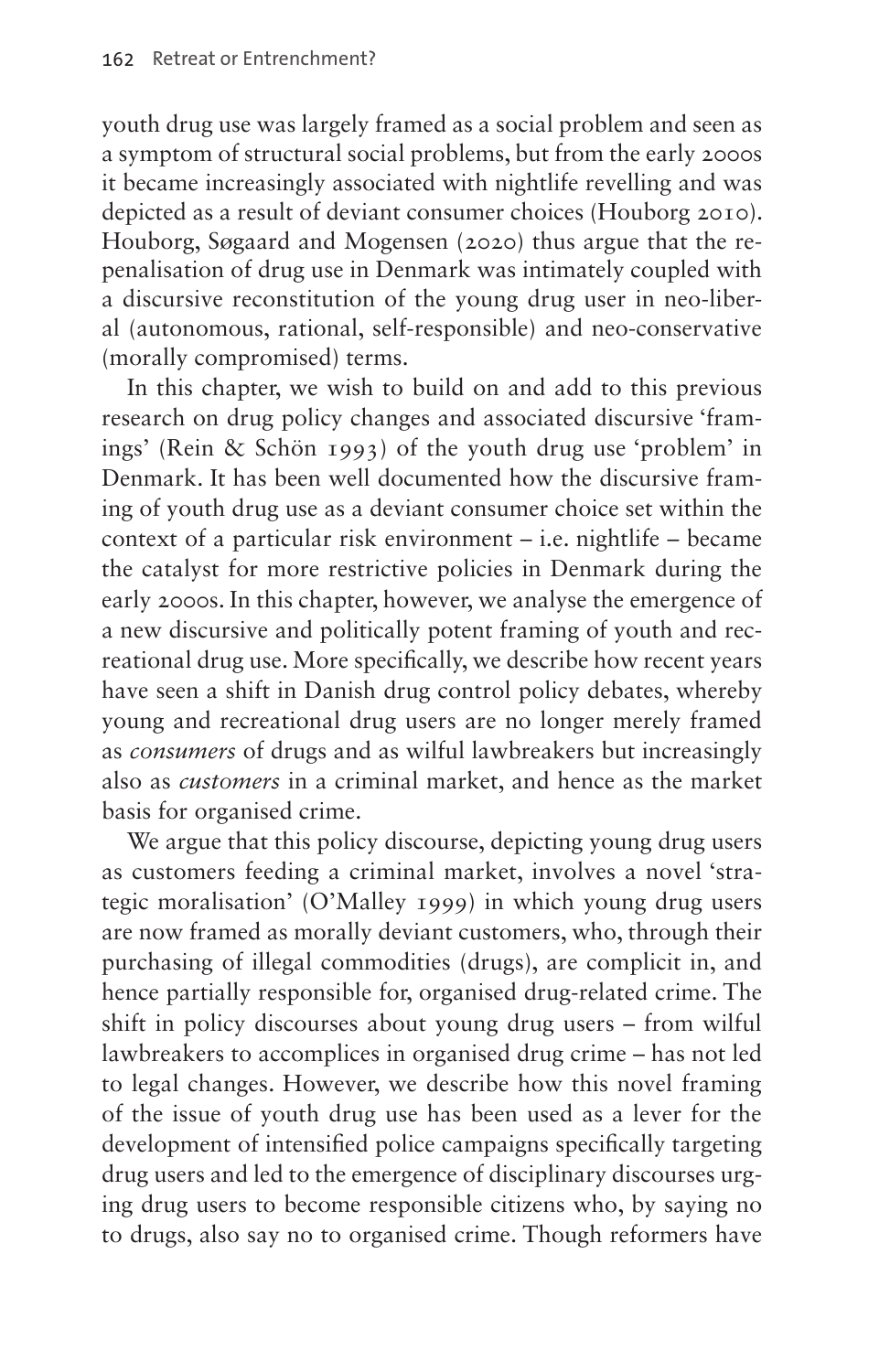also drawn on the framing of drug users as complicit in organised crime to argue for the necessity of 'peace-time' resolutions to the fight against drugs, it remains the case that the discursive coupling of drug use/rs and organised crime has mainly functioned to push Denmark in a more restrictive direction.

In the analysis, we draw on existing research, key government reports, policy papers and content analysis of media accounts of policy and policing developments. The government reports and policy papers were retrieved from open public and ministerial homepages. Media searches have been made in the database Infomedia, which contains all national and local newspapers. Searches have been made especially for drug policy, drugs, youth culture, law enforcement, organised crime, gangs and Christiania from 2000 to 2020. Media accounts and policy documents have been subjected to content analyses (Braun & Clarke 2006).

#### **Analytical Framework**

Theoretically, we draw inspiration from critical policy analysis, holding that policies are not straightforward responses to objective problems but rather are active in the creation and shaping of those problems as particular types. More specifically, we draw on Rein and Schön (1993), who argue that policy actors construct and make sense of problematic policy issues through a process of discursive framing defined as 'a way of selecting, organising, interpreting, and making sense of a complex reality to provide guideposts for knowing, analysing, persuading, and acting' (Rein & Schön 1993:146). Within this framework, the complementary processes of naming and framing not only define what is problematic about an issue, but also suggest what course of action and policies would be appropriate to address the 'problem' (Duke & Kolind 2020). As Houborg, Søgaard and Mogensen (2020) argue, 'problematisations' of young people, youth culture and drugs have been, and remain, central to much drug policy and practice, but the way they are framed has differed over the years, in turn giving rise to different policies and interventions. Based on existing research, the following two sections outline how the youth drug 'problem' was framed prior to and during the early 2000s.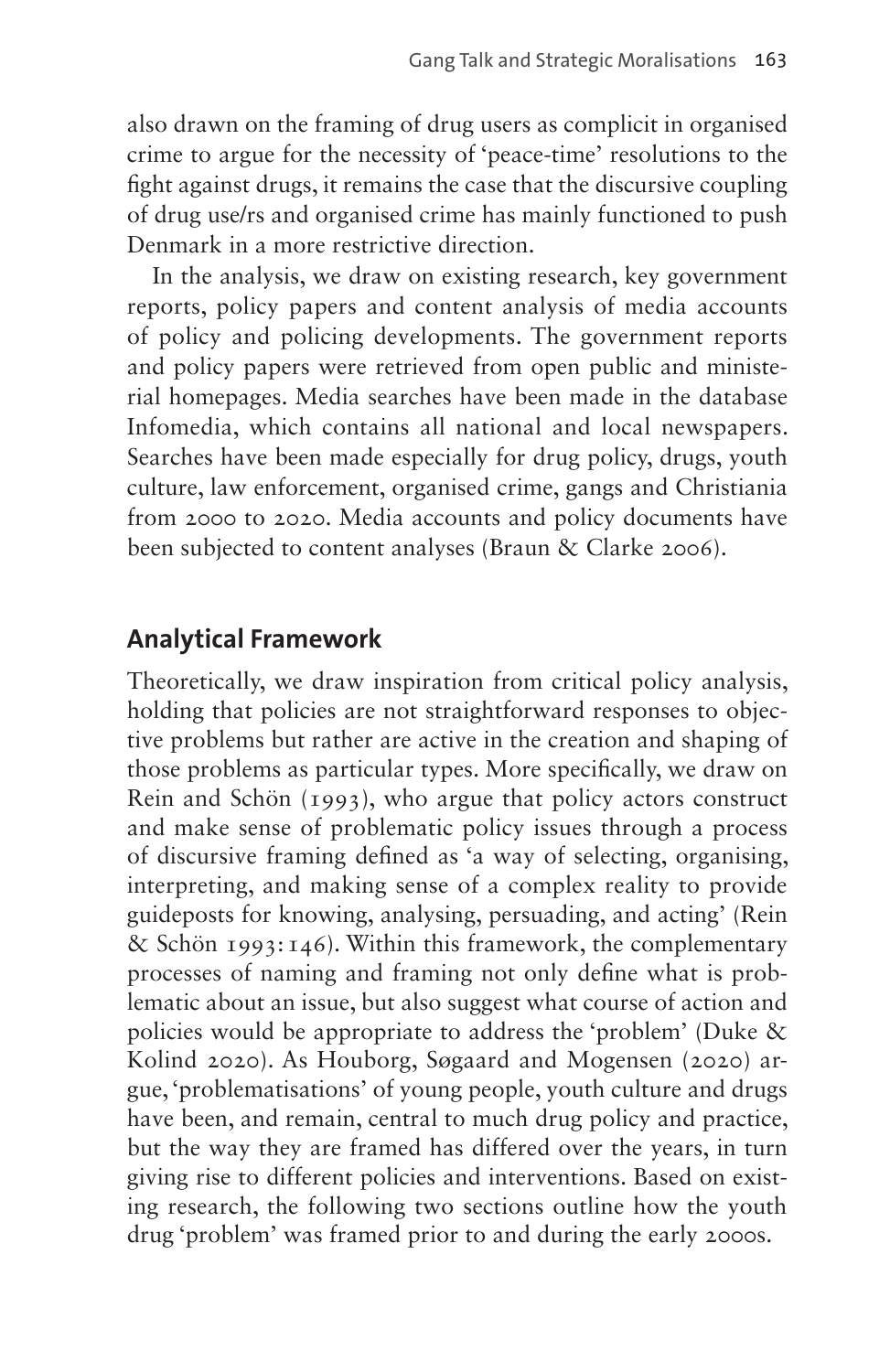#### **Youth Drug Use as a Social Problem**

Modern Danish drug policy was born in 1955 with the Law on Euphoria-Inducing Substances. The law made possession of illegal drugs for personal consumption an offence (Winsløw 1984). In connection with the promulgation of the law, policy-makers stated that penalisation of possession was not meant to criminalise users. Rather, the law was only meant to be a shortcut to criminalise possession with the intent to deal (Houborg, Bjerge & Frank 2008). During the 1960s, new drugs and new groups of users started to appear as part of the youth counter-culture and, as a result, drug use among young people became a very important public issue and policy problem (Houborg & Vammen 2012). In the 1960s, 1970s and 1980s drug use among young people was largely framed as a social problem. During this period, youth drug use was associated with an alternative youth culture that rebelled against established institutions, and with socially disadvantaged living conditions for certain segments of the population (Houborg 2008). The discursive framing of youth drug use as primarily a symptom of various underlying social causes became the foundation of a drug policy that took drug use to be a normal social problem, and one therefore best addressed through social policies and social expertise, including drug prevention and treatment. The aim of this drug policy was to tackle the causes of the problem and to integrate users into society (Houborg 2010).

The framing of drug use as a social problem also came to influence Danish criminal justice policy on drugs. In 1968, the Danish government proposed an increase in the legal sentencing for professional drug trafficking and drug dealing. Representatives from the police and the public prosecutor were among the strongest supporters of increased criminalisation of professional drug traders. They argued that since Denmark had lower sentences for drug offences than neighbouring Norway and Sweden, international professional drug traders were likely to be attracted to the Danish drug market (Houborg & Vammen 2012). To prevent this, supporters argued, a legal correspondence between the Nordic countries was needed (Storgaard 2000). Critics, on the other hand, were concerned that increased criminalisation of professional drug traders would have a spillover effect on the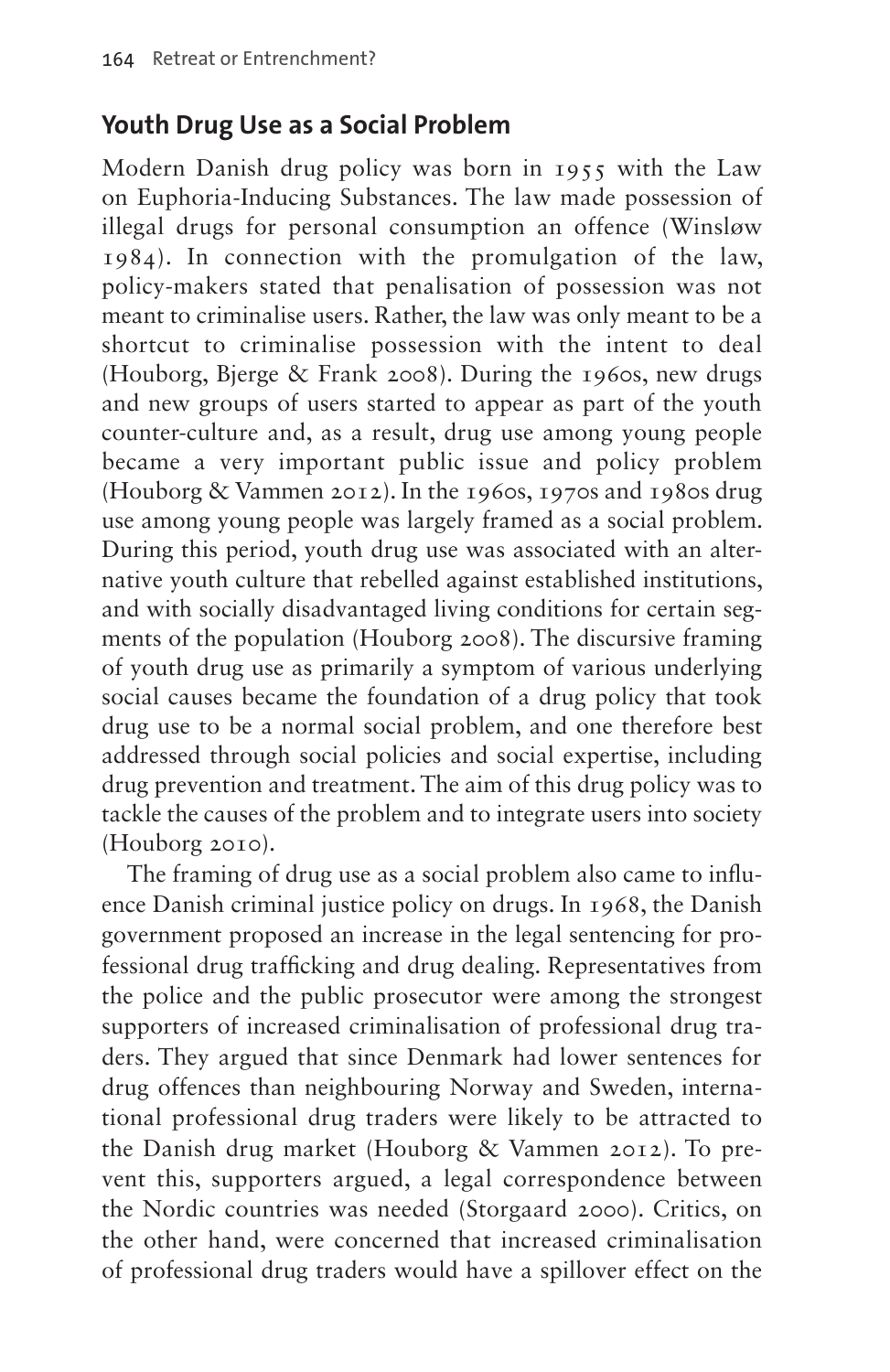sentencing of minor drug offences, which would lead to increased criminalisation and alienation of drug users (Storgaard 2000). Critics also argued that increased sentences for professional drug trading were likely to be counterproductive, in that they would result in rising retail-level prices on cannabis, which would in turn make the Danish cannabis market even more attractive to professional criminals. According to critics, the best way to prevent organised crime was to legalise access to cannabis, as this would make the cannabis market less economically attractive to professional criminals (Houborg & Vammen 2012). In June 1969, the parliament reached a compromise. While deciding to amend the Penal Code (§191), increasing the penalty for professional drug dealing and trafficking, a majority of the parliament wanted to avoid further criminalisation of the large number of young people experimenting with drugs, particularly cannabis (Houborg 2010). The parliamentary majority therefore made it a condition of the passing of the Bill that the Attorney General would instruct the police and prosecutors not to charge drug users for possession of illegal drugs for personal use. Such cases should instead be settled with an administrative or court caution (Frank 2008; Houborg, Bjerge & Frank 2008; Houborg 2010). For drugs other than cannabis, this applied only to first time offences, while for cannabis it also applied to repeat offences. The instruction thus created a de facto decriminalisation of possession of illicit drugs for personal use. In this way, a dual track policy was enacted which not only distinguished between cannabis and other drugs, but which also distinguished between drug suppliers and drug users (Storgaard 2000). While the former were framed as criminals, and therefore to be dealt with via law enforcement, the latter were framed as social clients, whose use of illicit drugs was better addressed through welfare means such as treatment, education, social services and prevention (Houborg, Bjerge & Frank 2008).

#### **The Young Drug User as a Rational Consumer and Wilful Lawbreaker**

Due to the depenalisation of possession of drugs for personal use, Danish drug policy was for many years considered relatively liberal by international and Nordic standards (Storgaard 2000).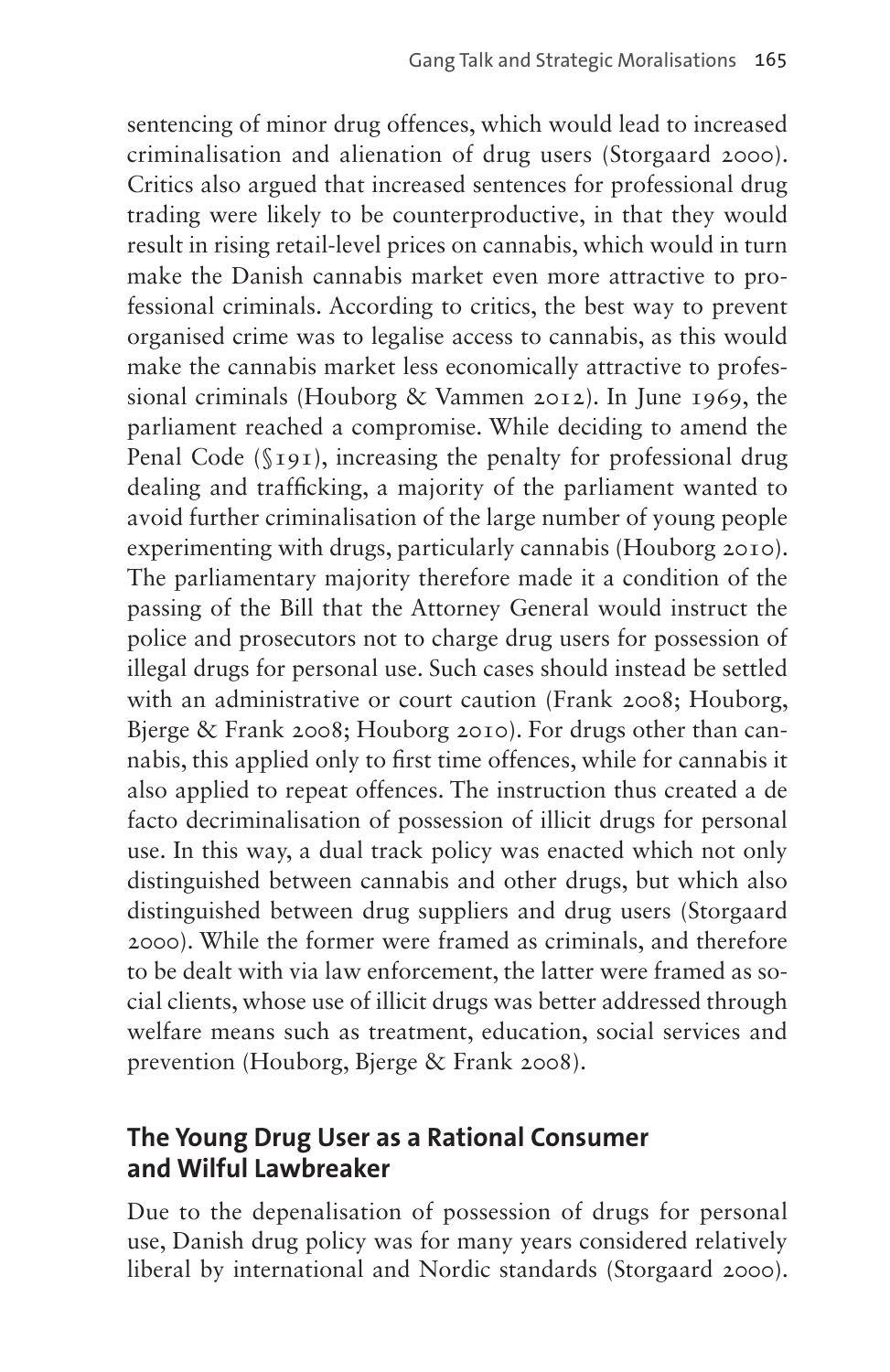During the early 2000s, however, this began to change. As with the drug policy reform during the 1960s that led to depenalisation, it was drug use among young people, and the discursive framing of this as a particular kind of 'problem', that in 2004 led to a repenalisation of drug possession for personal use (Houborg, Søgaard & Mogensen 2020).

Debates on drug policy in Denmark in the late 1990s and early 2000s were characterised by intensive discussions about the role of alcohol and drugs in youth culture (Houborg 2010). The background for this was the publication of comparative survey studies showing that young Danes consumed more alcohol than young people in other European countries, and were among the group of young Europeans with the highest prevalence of cannabis use (Houborg, Søgaard & Mogensen 2020). This new concern about youth drug use was heightened by intensive media reports about young people's excessive use of ecstasy in nightlife. According to Houborg (2010), two very influential reports – one by the National Board of Health and one by the Chiefs of Police – came to play a key role in a re-framing of the youth drug 'problem' during the early 2000s. Rather than depicting youth drug use as a symptom of social problems and societal changes, and users as subjects in need of help, the two reports instead represented youth drug use as a problem rooted in flawed consumer choices and a lack of moral respect for the law.

The report by the National Board of Health (2000) concluded that a more liberal attitude towards illegal drugs had developed among young people generally, which meant that drug use was becoming an integral part of a new youth culture, especially the urban nightlife party scene. The discursive framing of youth drug use as indicative of a new 'culture of intoxication' (Measham & Brain 2005) was also evident in the report by the Chiefs of Police (2002). This report described the emergence of new youth culture characterised by individualisation, event culture, party culture, intoxication, experimentation and anomie. As outlined by Houborg (2010), the report by the Chiefs of Police not only depicted young drug users as economically resourceful (deviant) consumers in a nightlife leisure scene, but also attributed this new drug problem to the policy of depenalisation that had been in force since 1969,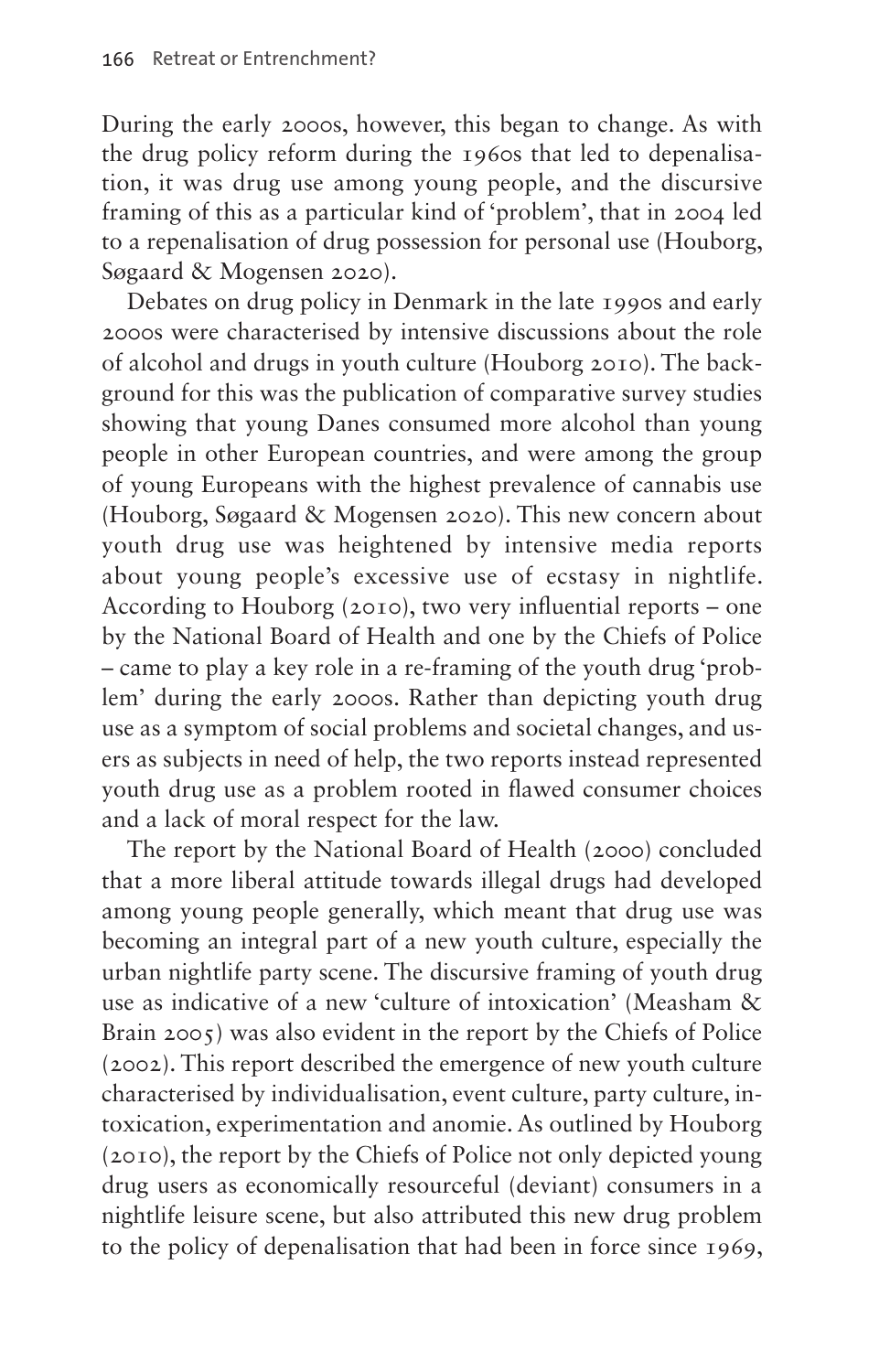which had allegedly led many young people to believe that use of illegal drugs was not prohibited.

On the basis of this discursive framing, the centre-right government, which had come to power in 2001, formulated a new policy programme in 2003 under the headline 'The Fight against Drugs' (Government 2003a). The policy programme was indicative of a broader shift away from welfarism and explanations that emphasised social determination and towards neoliberalism and neo-conservatism. It articulated the idea that young people's use of drugs was rooted in a new culture of intoxication and essentially a matter of individual consumer choices (Houborg, Søgaard & Mogensen 2020). Within this policy discourse, young drug users were thus framed as rational and autonomous consumers who deliberately chose to break the law. Against this background, the white paper emphasised that it was important to send a 'clear signal' to young drug users that this kind of behaviour was unacceptable and would have legal consequences. Couched in the rhetoric of 'zero tolerance', 'deterrence' and 'respect for the law' (Frank 2008; Houborg, Søgaard & Mogensen 2020), the new drug policy led to a legislative amendment in 2004 that reintroduced penalties for all personal possession of illicit drugs. The government hoped that the repenalisation of possession for personal use would deter young consumers from exercising their freedom in an irresponsible and deviant way, and instead foster a new moral order characterised by respect for the law (Houborg 2010). The shift towards an understanding of young drug users as individualised and rational consumers was also evident in subsequent parliamentary debates, which in 2007 led to an increase of the fines for possession of illicit drugs. On this issue, Karsten Nonbo from the liberal government party Venstre said: 'We are tightening the penalty for possession of euphoric drugs. We are doing this because we have too many so-called "rich kids", that is, we have too many people who go to discos, those who have their pockets full of money' (Folketingstidende 2006/07).

The neo-conservative framing of youth drug use as a consumer- and choice-based moral failure has played a key role in the production of young recreational drug users as objects of a zero-tolerance governance approach in Denmark.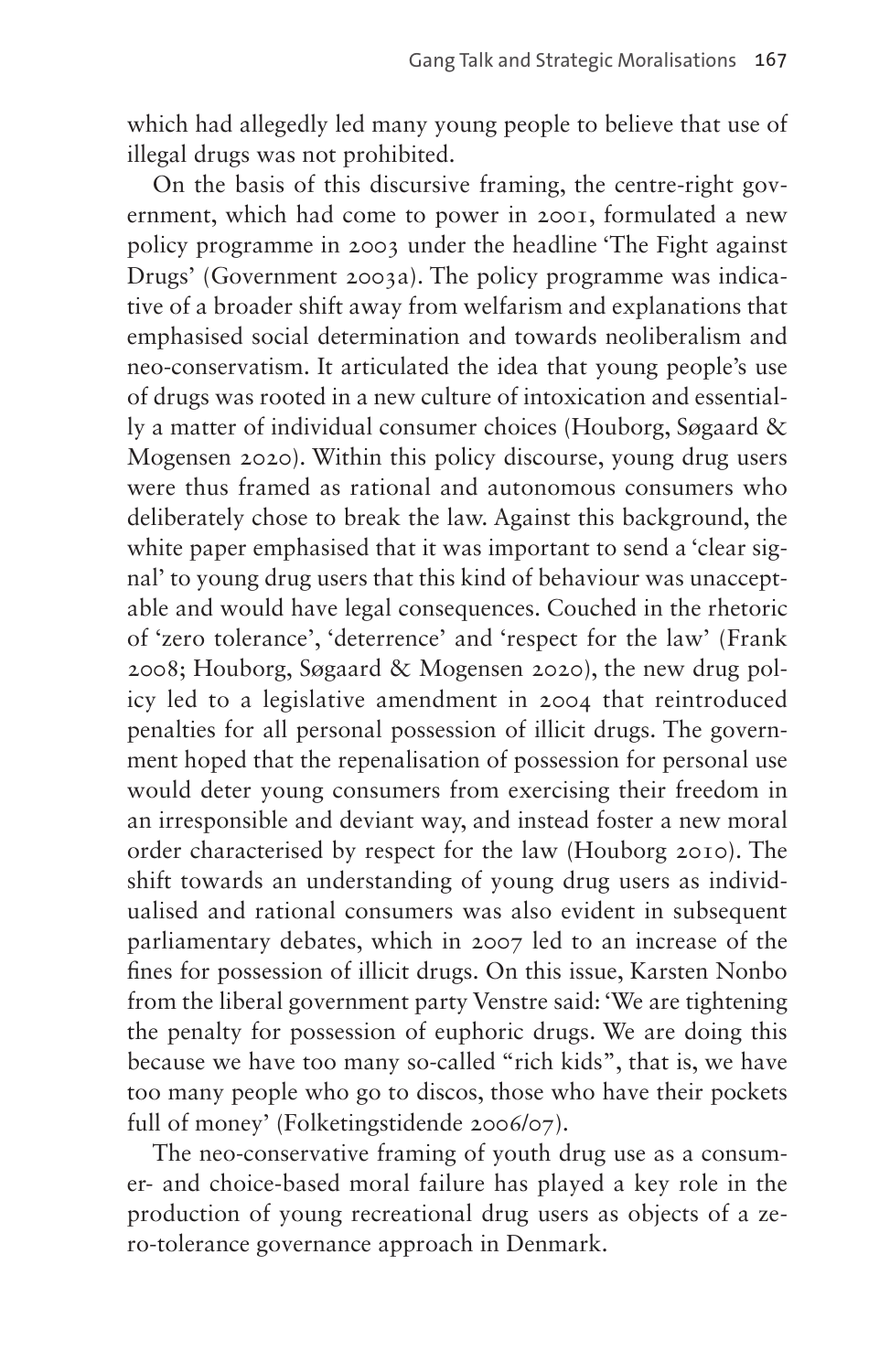### **The Drug User as an Indirect Accomplice in Organised Crime**

While the early 2000s saw a move towards a neoliberal and more moralistic point of view, where the use of illicit drugs was explained in terms of consumer-based wilful transgressions in a new kind of risk environment (i.e. nightlife), during the mid and late 2000s a new discursive framing of youth drug use started to gain prominence. In the following, we outline how recent Danish drug control policy debates have become increasingly dominated by a discursive framing that depicts young and recreational drug users as complicit in organised crime. Linked to this shift is a new moral configuration of young drug users, as well as the deployment of police campaigns specifically aimed at targeting young and recreational drug users.

The present day discursive framing of young and recreational drug users as complicit in organised crime is part of a longer process. In 1982, the Copenhagen Police Department released a report describing how outlaw bikers were involved in the cannabis market in the Free Town of Christiania, Copenhagen (Copenhagen Police 1982). Based on their observations at Christiania, the police gave voice to the perspective that the selling of cannabis was becoming more professionally organised, and that drug trading was the key economic basis of outlaw biker groups. These ideas gained prominence in public debates during the 1990s, especially during and after the 'Big Nordic Biker War' (Strand 2011). In 2003, when the centre-right government launched its new drug policy, The Fight against Drugs, it highlighted criminalisation and intensified policing as the best ways to combat cannabis-related organised crime. As part of its new tough-on-drugs policy, the government made the dissolution of the cannabis trade in Christiania – the biggest open drug market in Scandinavia – a key priority (Government 2003a). In the policy paper, the government repeated the argument that close links existed between the cannabis trade at Christiania and organised crime. The Government also emphasised that intensified policing was important as a means of combatting the organised crime groups believed to be responsible for the cannabis trade at Christiania. The policy paper, and a later action plan (Government 2003b), specified that the intensified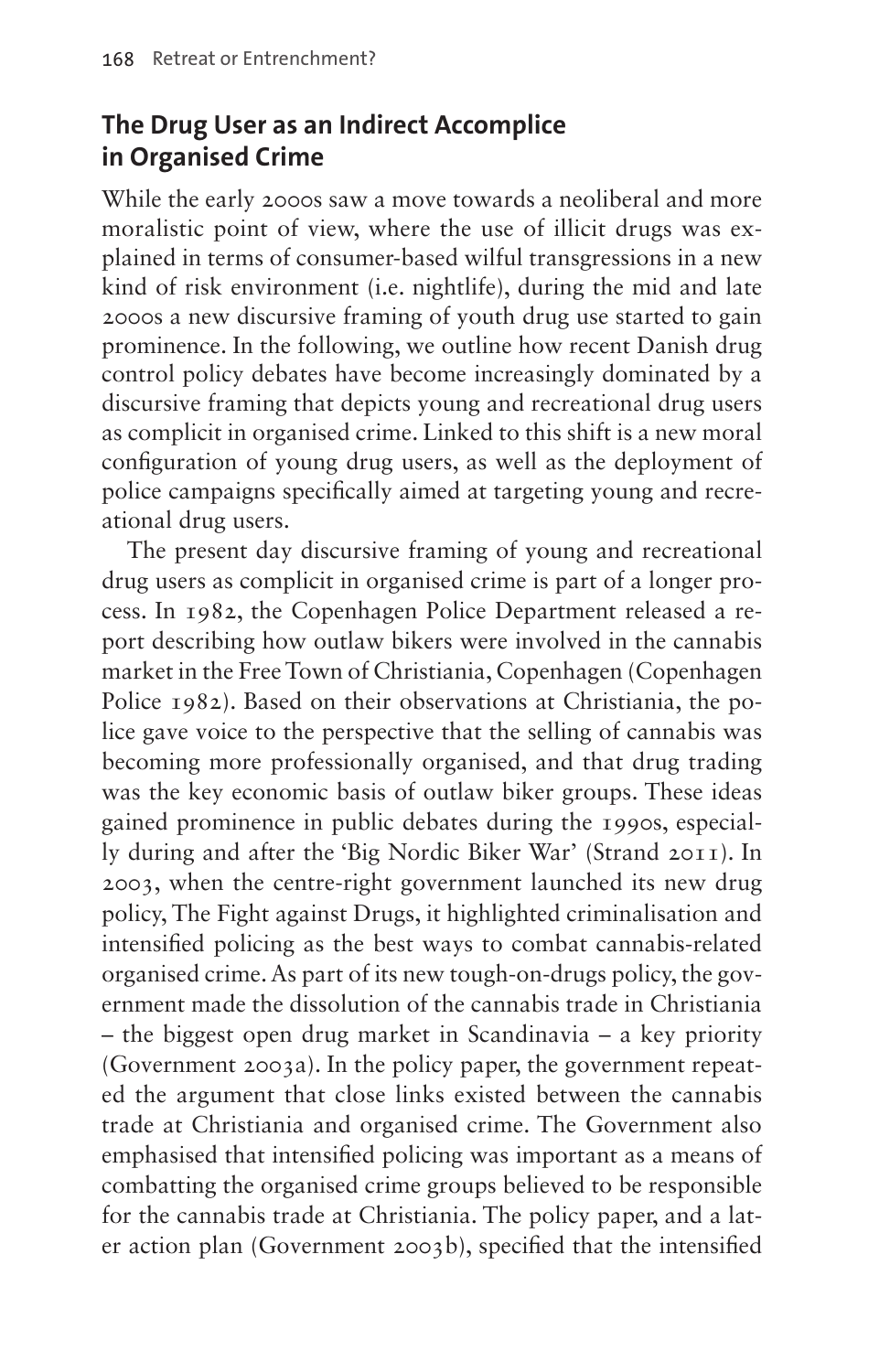police approach would involve 1) an increased police presence, with more raids, drug seizures and arrests of sellers and backers, and 2) a physical removal of sales stalls in Pusher street, the main cannabis sales area at Christiania. Furthermore, the action plan stated 3) that the police should increase their targeting of 'the recipients' of cannabis (i.e., the users) at Christiania, as this would make it more difficult for drug traders to sell their commodities (Government 2003b:8999). The action plan outlined that the latter process should involve increased use of stop and search methods, sniffer dogs and traffic stops to check if potential customers going to or coming from Christiania were in possession of cannabis or driving under the influence of cannabis.

In the media, the Minister of Justice, Lene Espersen, explained that the police had been instructed to actively target the 'buyers' frequenting Pusher street in Christiania because this would 'result in a situation where the buyers will no longer find it attractive to go to Christiania to source hash' (Berlingske Tidende 2003a). Similar to the debates about young peoples' use of ecstasy and cocaine in nightlife, the Minister of Justice thus invoked a notion of the cannabis user as a rational actor who could be deterred into conformity. However, rather than describing the rational cannabis user as a *consumer*, as had been the case in debates regarding the much talked about new youth nightlife culture, in policy documents and in the debates addressing the situation at Christiania, cannabis users were now described as 'recipients of cannabis', 'buyers' and 'customers', and as the 'customer-base' for criminals (Berlingske Tidende 2003a; DR.DK 2003; Jyllands-Posten 2003a). This change of vocabulary was indicative of the gradual emergence of a new dominant discourse in which drug users were increasingly framed as market actors, whose 'demand' for drugs constituted the economic basis for the criminal drug trade: 'Hash customers – all the more or less ordinary and decent people, including tourists, who are the basis for Pusher street's existence – can look forward to a more tough police approach' (Berlingske Tidende 2003b).

While Danish drug policy had traditionally rested on a dual track policy that distinguished between drug suppliers and drug users (Storgaard 2000), the new policy discourse not only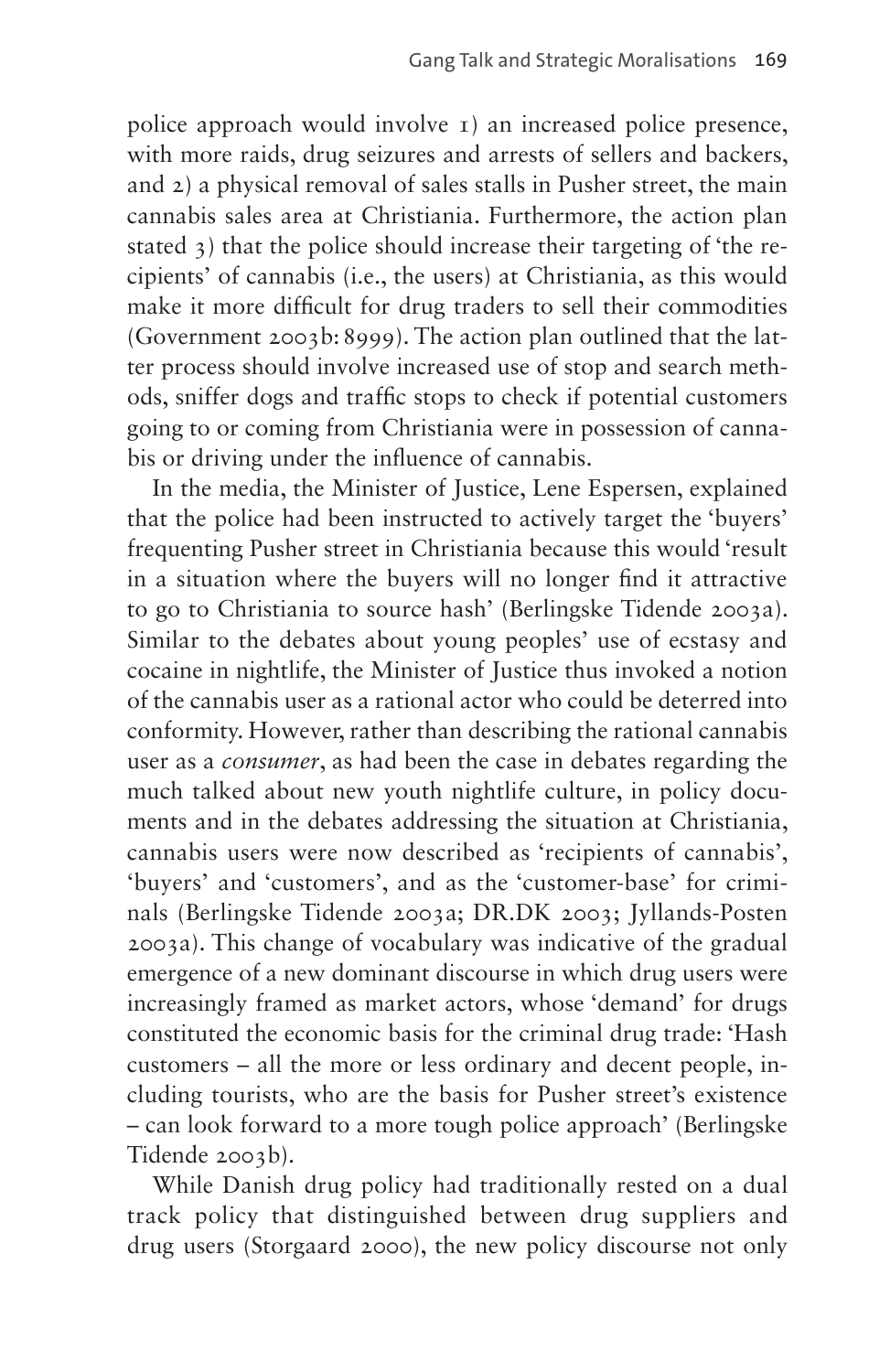dissolved this distinction, but also framed drug users, in their capacity as economic customers, as (indirectly) complicit in drug-related organised crime. The emerging framing of youth and recreational drug use as the economic driver underpinning criminal drug trading was not only evident in discursive reconfigurations of 'drug users' into 'drug buyers' and 'drug use' into 'drug demand'. It was also evident in the fact that the tough-oncrime rhetoric, such as the terms 'to stress' and 'stress strategies', which had hitherto been used to describe the 'pulling lever tactics' (Kennedy 1997) used by Danish police to make life difficult for outlaw bikers, gangs and drug sellers (Volquartzen 2009; Strand 2011; Rowe & Søgaard 2020), was now also being used by police to describe their approach to cannabis users at Christiania: 'Now we have been stressing the sellers and the buyers for some time. We will continue doing so, but at some point, we will take it to the next level. We will come in hard and demolish Pusher street when it suits us' (Copenhagen Police Chief Inspector in Jyllands-Posten, 2003a).

In the months following the launch of the government's new Christiania strategy, the police intensified their targeting of drug users frequenting the cannabis market at Christiania. As part of the new buyer-directed 'stress strategy' (Berlingske Tidende 2003c), in the first month, the police searched 459 persons and 2448 cars. Two hundred and forty-eight persons were fined for being in possession of illegal substances, and 557 were fined for traffic violations in and around the Christiania area (Jyllands-Posten 2003b). In 2004, the police launched a major crackdown, during which bulldozers and armed police entered Christiania and removed the stalls where cannabis was being sold. Fifty cannabis dealers and 'security guards' were arrested (Frank 2008; Moeller 2018). While the police had hoped that this crackdown would effectively put an end to the Christiania cannabis market, history has shown that this was not the case.

Over the following years, however, the discursive framing of young and recreational drug users as the economic basis for criminal and organised drug trading grew in prominence. Not only did this discursive framing spread beyond the Copenhagen context, it also came to include other drug users, such as recreational users of cocaine, ecstasy and amphetamine. This development was part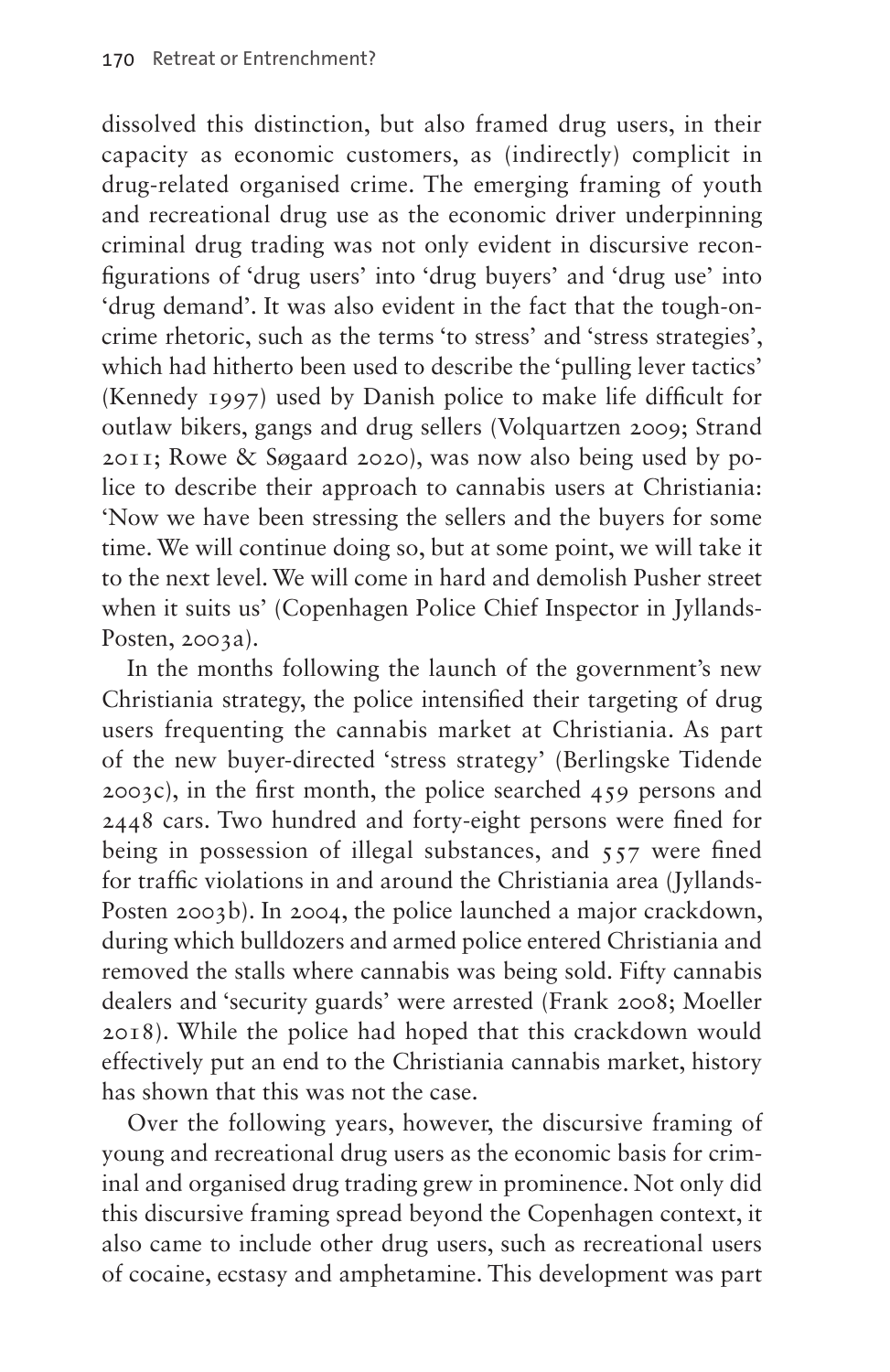of a broader process where policies and police approaches that were originally developed to target the specific cannabis market at Christiania spread to other areas and domains. As an example of this, Moeller (2020) has documented how, since 2003 – the year the government launched its first Fight against Drugs-policy (Government 2003a) – there has been a remarkable quantitative increase in the enforcement intensity of the Law on Euphoria-Inducing Substances. While the period between 2004 and 2010 was characterised by a quantitative increase in enforcement intensity, stemming mostly from crackdowns on cannabis retail sales in Copenhagen, from 2011 to 2017 police districts outside of Copenhagen came to drive the overall increase. This development coincided with the launch of the government's second drug action plan in 2010 – The Fight against Drugs II (Government 2010). While this action plan emphasised the importance of maintaining and increasing the intensity of drug law enforcement against possession offences and against organised drug trading, it no longer contained references to the specific cannabis market in Copenhagen (Moeller 2020). Across the different police districts in Denmark, the average increase in reported Law on Euphoria-Inducing Substances offences rose by 42% from 2007 to 2017, with some provincial police districts, such as Mid- and West Sealand Police, and North Jutland Police, registering increases of 127% and 122% respectively (Moeller 2020).

Both in Copenhagen and elsewhere, police have often drawn on discourses that frame young and recreational drug users as the economic basis for organised drug trading to publicly justify their intensified targeting of drug users:

We target those who want to buy hash, because we want to combat the criminal backers, by making it unsafe for their buyers, which means that they lose their customer base.

(Head of Task Force Pusher Street in DR.DK 2012)

[We target people who buy cannabis and other drugs from mobile dealers] because we want to get to the root of the problem. When there are buyers, there will also be sellers, and while the police make a great effort to combat the organised drug trade, it is a fundamental problem that there is still a demand.

(Police Commissioner in Mid- and West Jutland Police 2019)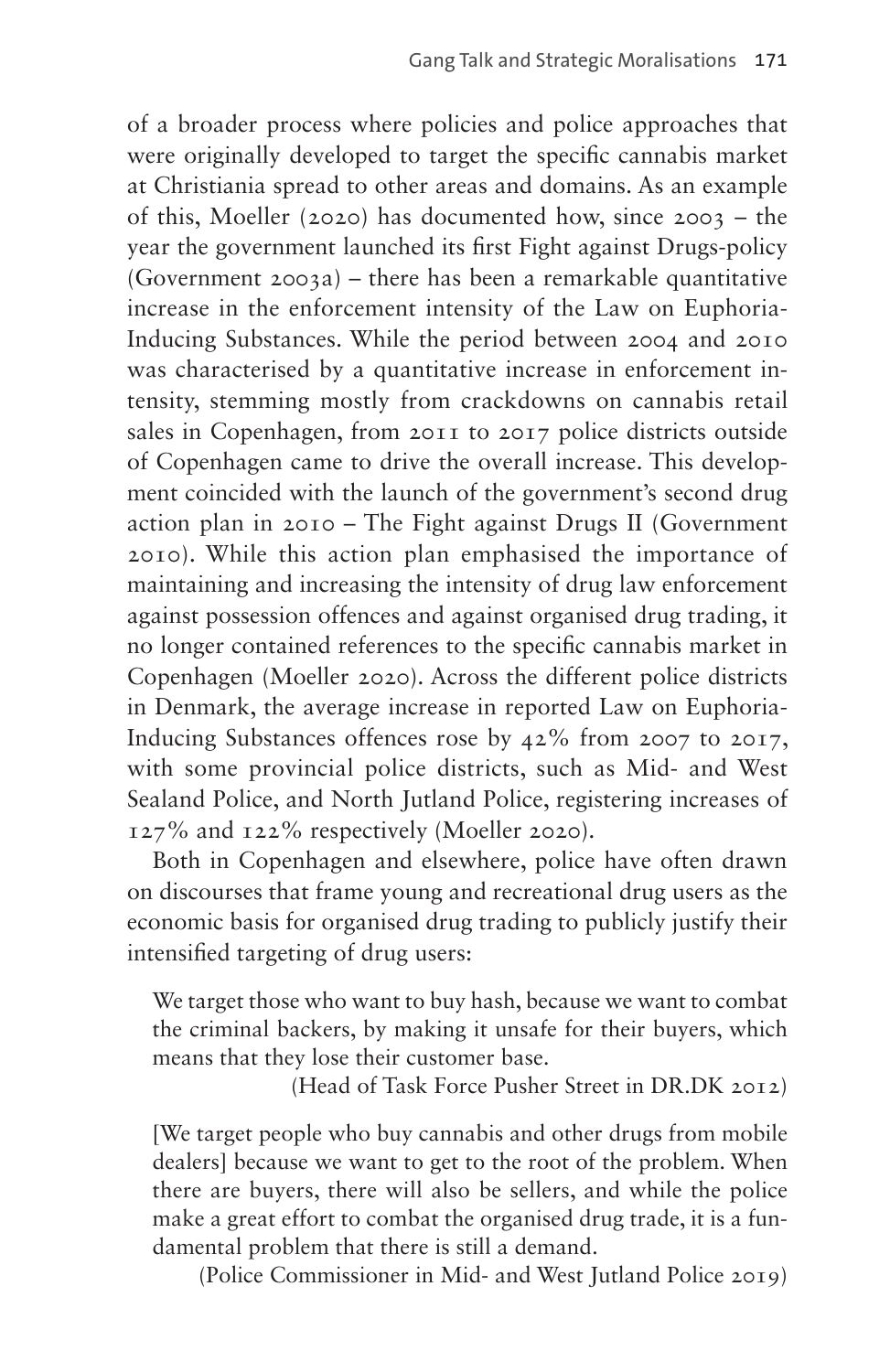### **A New Moral Configuration of the Drug User**

The intensified policing of drug users as a means of combatting organised crime has been coupled with a new moral configuration of young and recreational drug users. During the 2000s, many Danish cities experienced a growth in gang conflicts and shootings, resulting in an intensified media focus on the linkages between drugs and organised crime (Houborg & Enghoff 2018). In this climate of heightened public concern about gang-related crime and violence, Danish police became strong public promoters of a moralistic discourse, in which young and recreational users of cannabis and other drugs were blamed for the ongoing gang conflicts. As illustrated in the above, drug users are sometimes identified as the 'root of the [gang] problem'. In 2011, for instance, the Chief of Danish Police, Jens Henrik Højbjerg, made a public appeal in which he emphasised that the authorities could not by themselves combat the crime and violence committed by outlaw bikers and gangs. Ordinary Danes also needed to take responsibility.

If we all showed responsibility and didn't allow ourselves [to] be tempted, things would be very different (…). Citizens should stop buying stolen goods, and they should not buy amphetamine or cocaine on a night out at the weekend (…). Think about what kind of people you are supporting when buying stolen goods or drugs.

(TV2 Lorry 2011)

In recent years, the morally condemnatory tone and the argument that 'if you *choose* to buy illegal drugs you *support* criminal gangs' have recurred consistently in public statements by the police, as the following quotes illustrate:

Those who buy hash at Pusher street support organised crime and thereby the criminals, who repeatedly defend their crime with violence against the police.

(Chief Police Inspector, Copenhagen Police, in DR.DK 2018)

People just need to realise that when you buy hard drugs, ultimately you are underpinning organised crime in one way or the other.

(Police Inspector, Mid- and West Jutland Police, in TV Midtvest.dk 2019)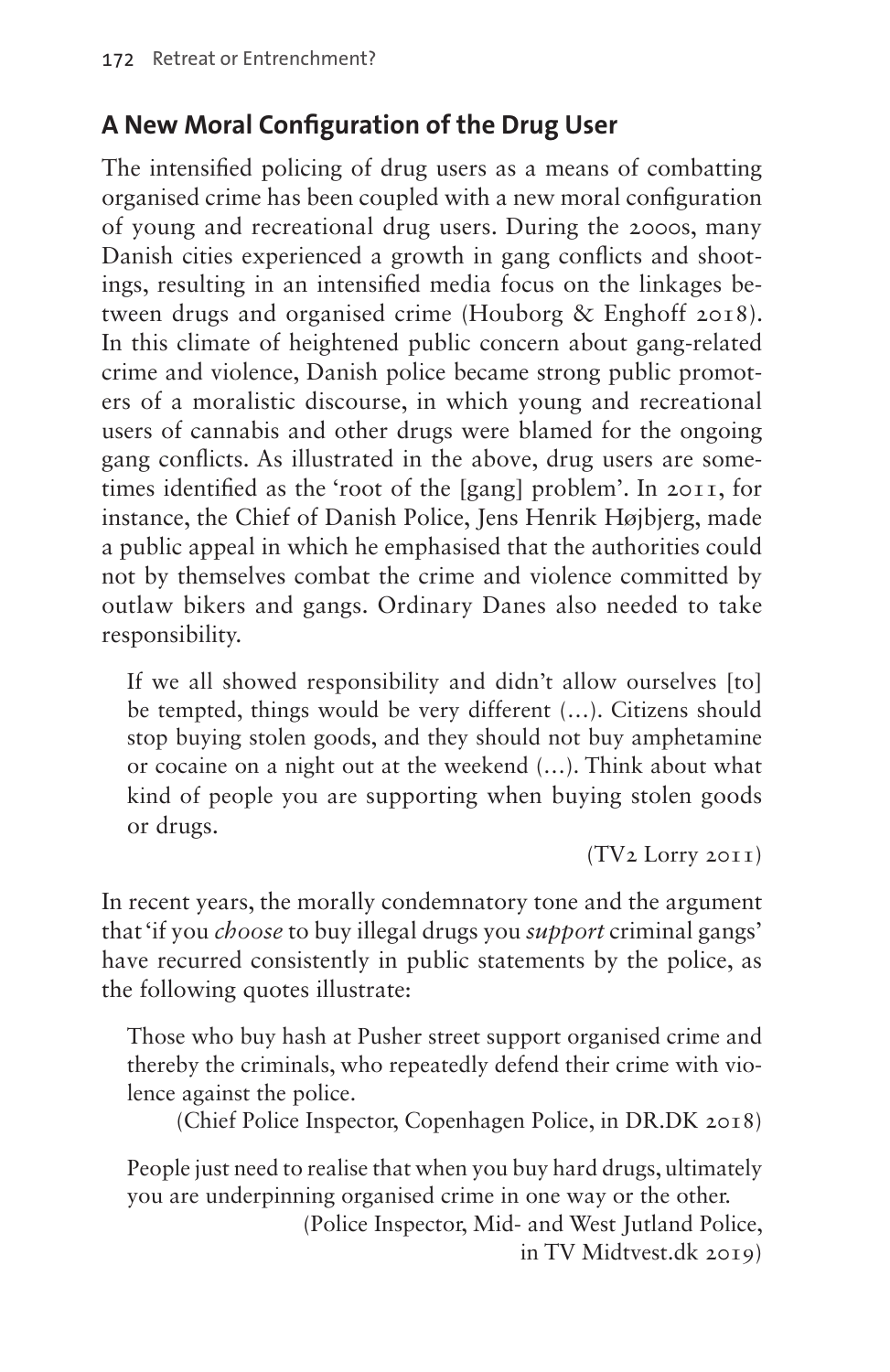By buying hash from these people you are underpinning the gangs in Esbjerg, and thereby also the continuation of the gang conflict. (Vice Police Inspector, South Jutland Police, JydskeVestkysten 2020)

While leading politicians and the police have been the key moral entrepreneurs promoting condemnatory discourses that attribute responsibility for gang criminality and violence onto drug users, such discourses are today also replicated in the broader media, sometimes under headlines such as 'Hash-smokers support gangs' (B.T. 2009) or 'The coke-sniffing upper class has a responsibility for gang crime' (Information 2019). In such accounts, young and middle- and upper-class drug users are sometimes depicted as hypocrites who care much about how their actions impact on the climate but little about how their drug habits supposedly feed gang violence (see Information 2019).

The above illustrates how recent drug control policy debates in Denmark have involved a strategic mobilisation of morality (O'Malley 1999) encapsulated in a discourse where the young and recreational drug user is reconfigured from a consumer and wilful law-breaker to a customer and indirect accomplice in organised drug crime and related violence. Hence, drug use is no longer framed merely as an individualised moral failure to comply with the law, but increasingly also as a moral failure to be a responsible citizen. From this perspective, drug use is not seen as a victimless crime. Rather, it is represented as a key driver of gang-related violence. By implication, drug users are depicted as hedonistic and selfish people who 'support' criminals and who do not care about how their practices are indirectly exposing others to risks – i.e., the potential victims of drug-related violence. Moralisation against drug users is thus deliberately mobilised not only to justify police use of user-directed punitive approaches, but also as a governmental strategy to 'responsibilise' (Garland 1996) young and middle-class people. This is carried out by communicating the message that apparently harmless drug use has dire consequences for others in the drug supply chain, and that, as moral citizens, would-be users therefore ought to demonstrate a societal responsibility and care for the wellbeing of others by choosing to abstain from buying illicit drugs.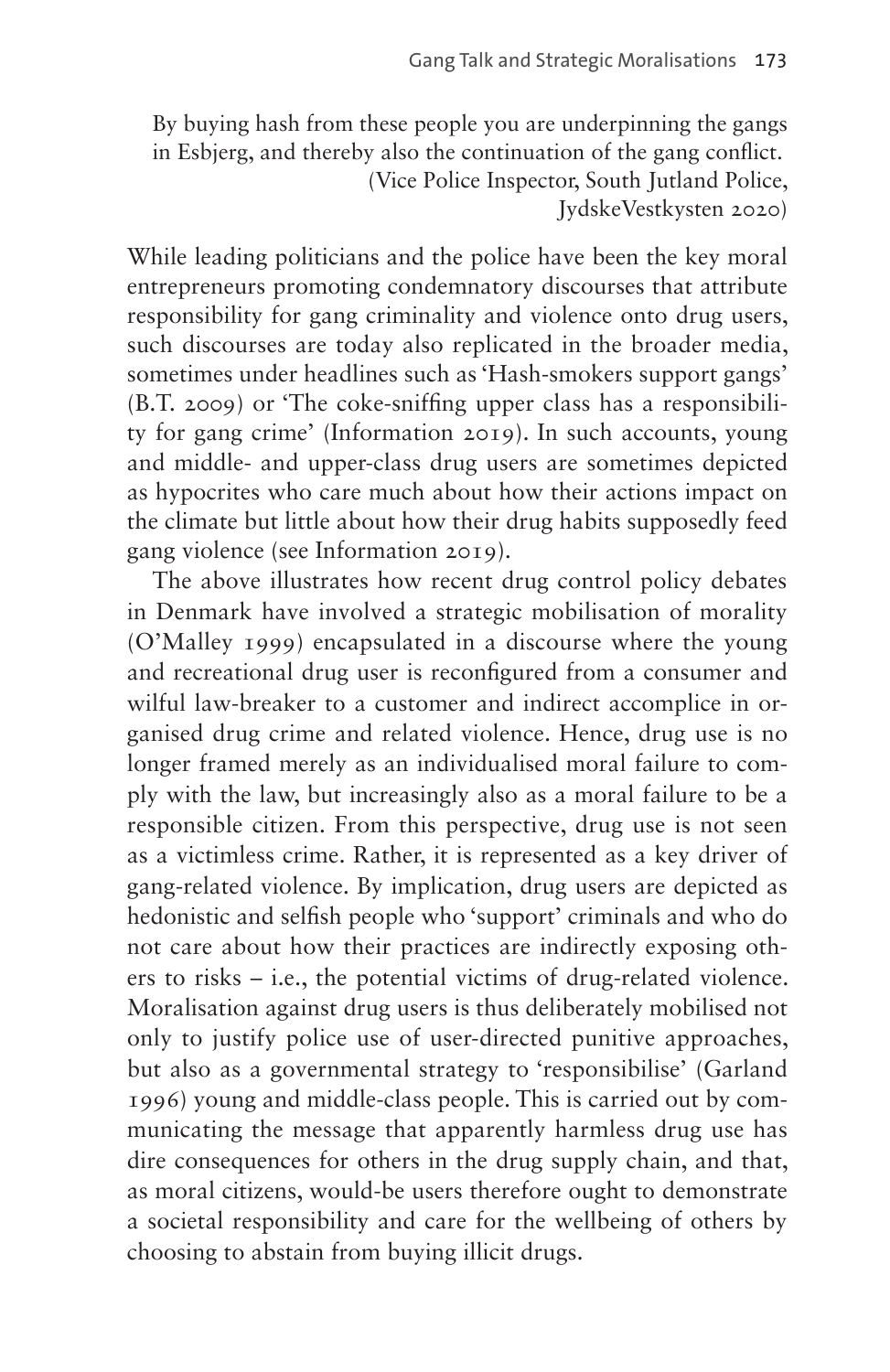#### **Gang Talk and Cannabis Legalisation**

In Denmark, the discursive framing of young and recreational drug users as the economic basis for criminal drug trading has predominantly been used to promote user-centred punitive approaches. In the following, however, we briefly outline how this framing has also been used in recent years by reformers to argue for the necessity of a legalised cannabis market.

While the early 2000s was characterised by relative political consensus, both at municipal and national levels, about the usefulness of a punitive zero-tolerance approach, 2009 marked a turning point in cannabis policy debates (Houborg & Enghoff 2018). During 2008 and 2009, the gang-related violence in Copenhagen reached a peak, and its effects on the lives of ordinary citizens were widely reported by the media. As part of his campaign for the 2009 municipal election, the incumbent mayor of Copenhagen, Frank Jensen, from the Social Democrats, therefore proposed introducing a three-year trial period where all cannabis users above 18 years of age should be legally able to purchase cannabis from shops in Copenhagen run by the state (Politiken 2009). The Liberal-Conservative government, however, immediately rejected the proposal. Nevertheless, from 2009 onwards, references to the gang conflicts have been central in political discussions about cannabis and the possibilities for legalisation (Houborg & Enghoff 2018). Representatives of the Copenhagen municipality have played a key role in these debates. As outlined by Nygaard-Christensen and Frank (2019), in January 2017, the Social Democrats in Copenhagen argued for a legalisation trial by suggesting that legalisation would 'remove some of the economy of the criminal gangs who today profit from cannabis being illegal'. This line of argument has also been adopted by national politicians. In 2016, the parliamentary party Radikale Venstre noted the following in their proposal for a trial legalisation of cannabis:

The illegal cannabis sale at Christiania and elsewhere is controlled by organized criminals and gangs (…). Therefore, it is necessary to rethink and explore the possibilities for a responsible and controlled way of legalizing cannabis, so that cannabis sale does not continue to remain a lucrative business for organized criminals.

(Quoted in Nygaard-Christensen & Frank 2019:6)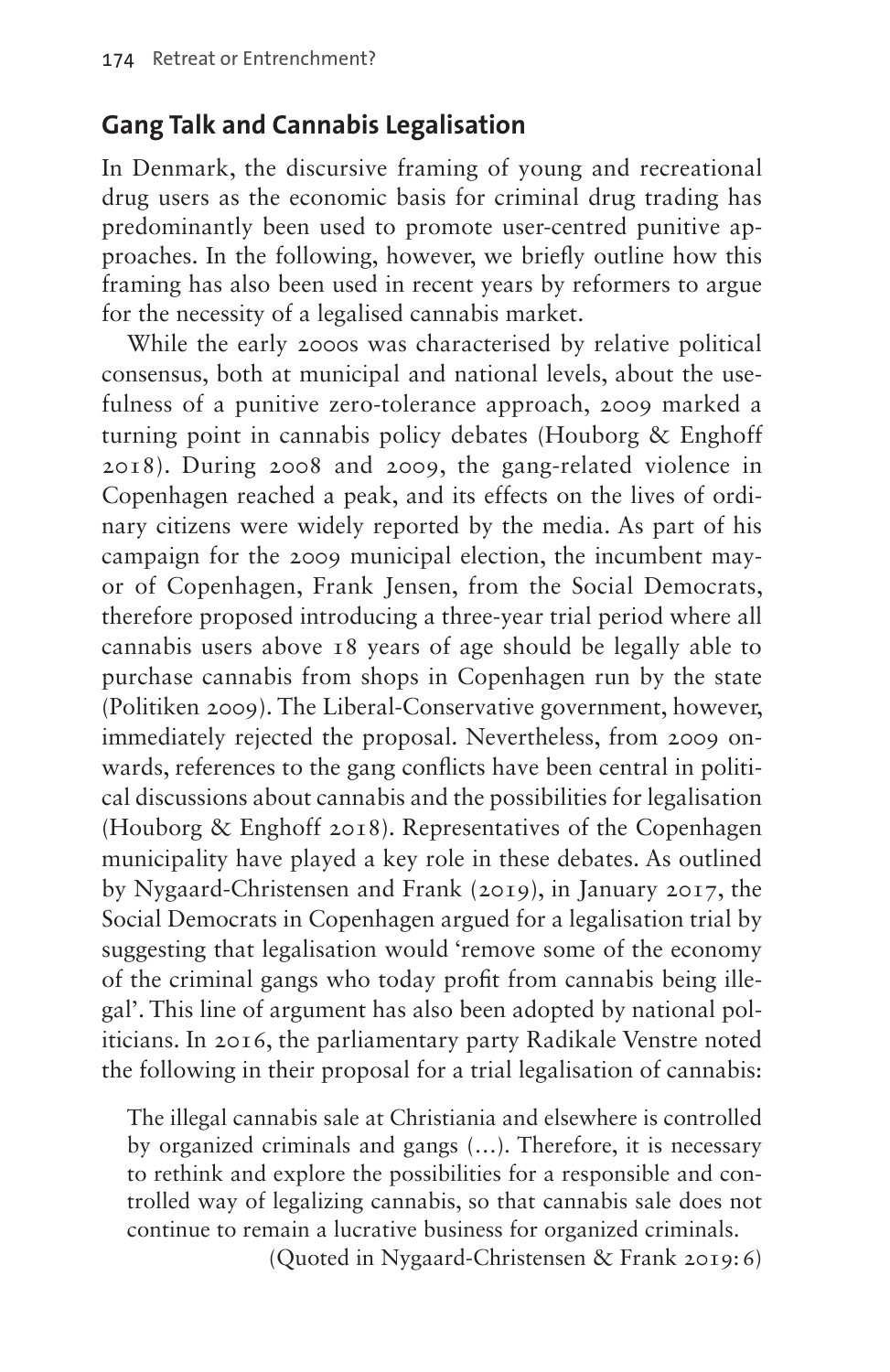As outlined earlier, in the policy debates that in 1969 led to an increase in the legal sentencing for professional drug trading, critics had warned that increased criminalisation was likely to result in rising retail-level prices on cannabis, thereby fertilising the ground for a growth in organised drug trading (Houborg & Vammen 2012). In the 2010s, reformers argued that the turn towards more punitive policies, both in 1969 and especially after 2004, had indeed come to act as a criminogenic driver resulting in increased gang activities. Coming full circle, reformers today argue that legalisation of cannabis is the only way to prevent the continuous popular demand for cannabis, and its economic revenue, ending up in the hands of organised criminals. Importantly, advocates arguing for the need for cannabis policy reform have not challenged the discursive framing of drug users as market customers whose purchasing practices feed organised crime. On the contrary, their argument for cannabis legalisation seems to reinforce this discourse. The solution reformers point to, however, is very different from the punitive one that dominates today. While the cannabis reform movement has gained momentum, in the Danish parliament there is still an overwhelming majority opposed to legalisation or decriminalisation (Nygaard-Christensen & Frank 2019).

## **Conclusion**

In this chapter, we have outlined how changes in Danish drug control policy have been underpinned by discursive changes in the way youth and recreational drug use is framed in government reports, policy documents and the media. While previous studies have described how the discursive framing of youth drug use as a deviant consumer choice set within a nightlife context became a catalyst for more restrictive policies in Denmark during the early 2000s (Houborg 2008; Houborg 2010; Houborg, Søgaard & Mogensen 2020), in this chapter we have analysed how recent decades have seen the emergence of a new discursive and politically potent framing of youth and recreational drug use as feeding organised crime. While this discursive shift has not led to legal changes, it has functioned as the foundation for an increase in the intensity of drug law enforcement, often used specifically to target and 'stress' drug users. Within this new discourse, intensified police targeting of drug users is justified as a means of combatting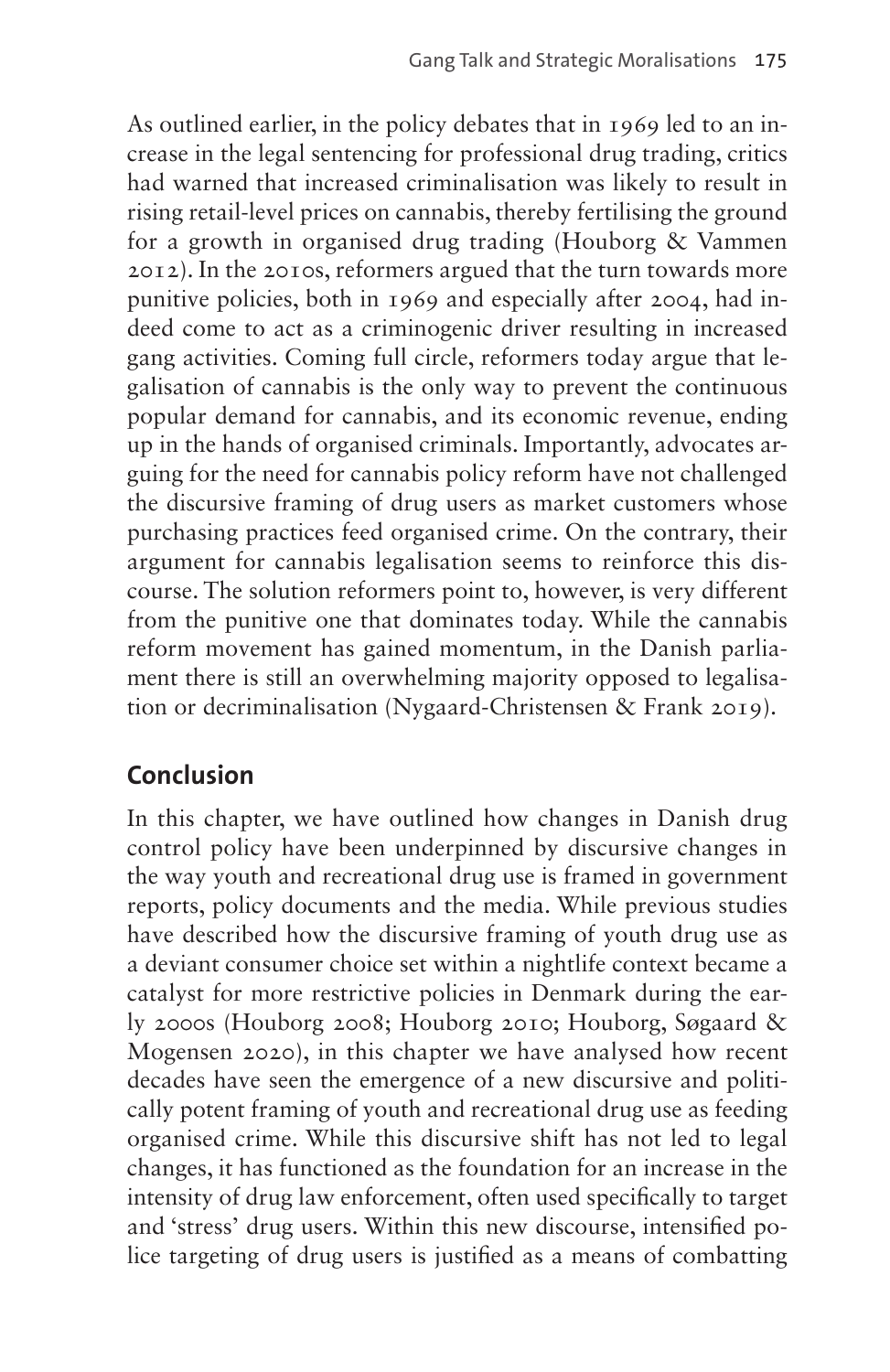organised crime, and young and recreational drug users are morally configured as selfish persons who allegedly do not care about how their drug habits feed gang conflicts and thus expose others to risk and harm. In this way, recent years have seen an intensification of the moral condemnation of young drug users in Denmark.

Similar tendencies today characterise drug policy debates in countries such as England and Sweden. In England, the National Crime Agency launched a campaign in 2015 entitled '#everylinecounts', which aimed to raise awareness among middle-class individuals about how their seemingly harmless drug use had dire consequences for others in the drug supply chain, for local communities and for the environment (National Crime Agency 2015). The campaign not only attributed blame for the harm done by the drug trade onto users, it also sought to responsibilise young and recreational users through slogans such as 'Your choices can change everything'. In the UK, this discourse has been promoted by government representatives and leading politicians. In 2018, the Mayor of London, Sadiq Khan (The Guardian 2018a), the most senior UK police chief, Cressida Dick (The Guardian 2018b), and the British Justice Secretary, David Gauke (Independent 2018), all publicly argued that individuals who consume cocaine at dinner parties are to blame for street violence in cities across the UK. More recently, UK politicians and the media have also singled out middle-class cocaine users, often depicted as selfish individuals who lead privileged lives, as the key people responsible for the emergence of highly exploitative criminal county-line supply models (Spicer 2021). In a similar vein, Swedish Prime Minister Stefan Löfven recently argued that middle-class drug users in the more affluent parts of Swedish cities are partly to blame for the gang-related violence in the more marginalised neighbourhoods (Expressen 2019).

The above illustrates how recent drug control policy debates in Denmark mirror developments in some other European countries, where 'gang-talk' has taken centre stage in arguments for more punitive approaches (see Spicer 2021). However, a notable difference exists. While the framing of drug users as complicit in gang crime in the UK has mainly focused on cocaine users, in Denmark (and in Sweden) today, this framing also dominates discourses about cannabis users. So, while Canada, Uruguay and several US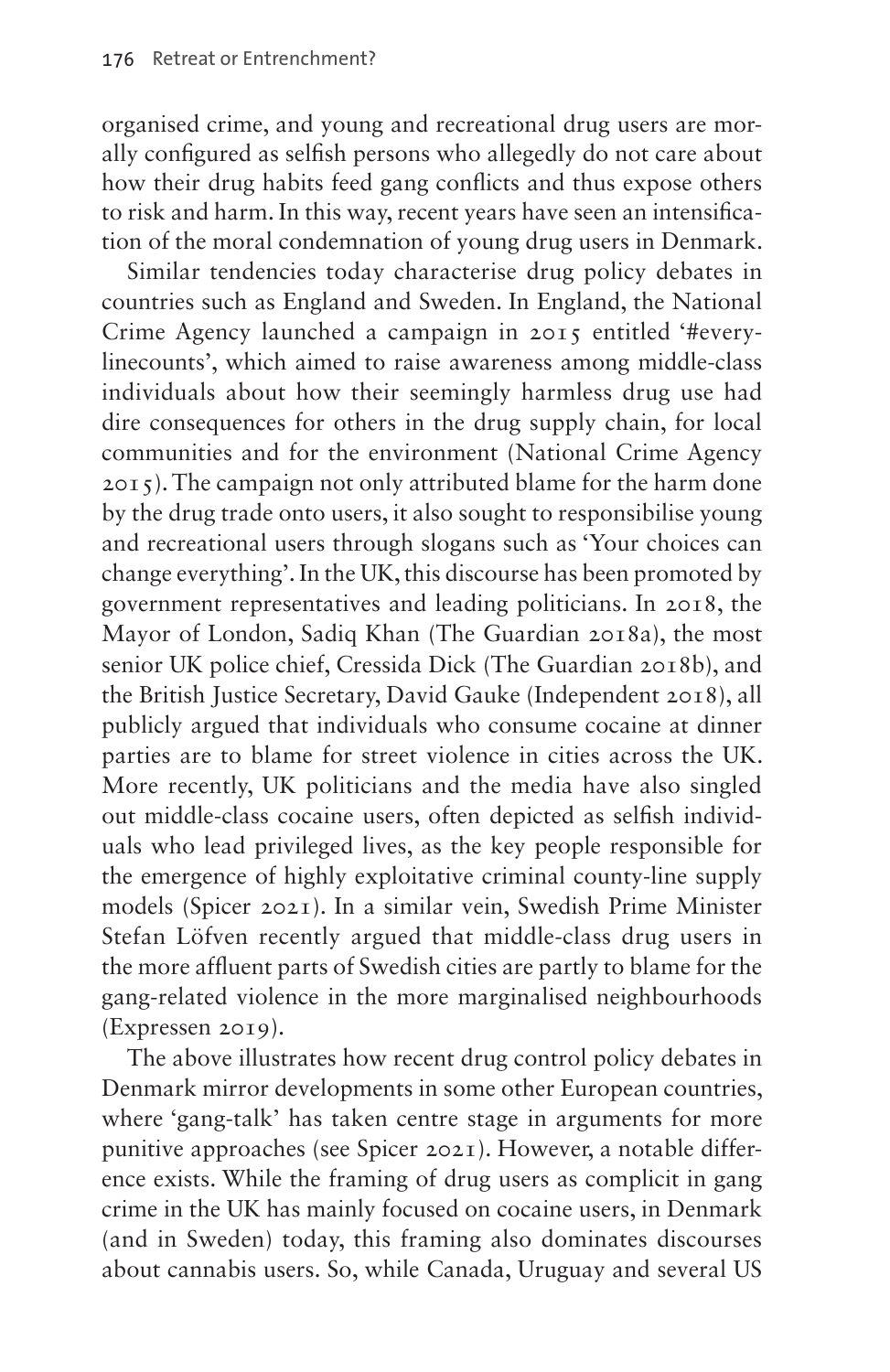states have legalised cannabis, and many European countries have implemented or are considering decriminalisation of cannabis as an option, Denmark is one of the few Western countries that is going in the opposite direction, away from a lenient decriminalisation policy and towards a more restrictive approach (Houborg, Søgaard & Mogensen 2020; Moeller 2020). As demonstrated in this chapter, discursive linkages between cannabis use/rs and concerns about organised crime have played a key role in this process.

As our analysis has shown, Danish police have, at times, described the intensified policing of drug buyers as a way to address the 'root' of the drug market problem. Contrary to this, Spicer (2021) has argued that contemporary discourses allocating blame and responsibility for the harms of the drug trade onto drug users represents a form of surface scapegoating that functions to divert attention away from the underlying structural and social conditions that drive drug markets. In Denmark, it remains the case that most street gangs are composed of socio-economically marginalised men (Pedersen 2014), and that men of lower socioeconomic status are also the primary users of cannabis (Bloomfield, Elmeland & Villumsen 2013) and the demographic most likely to be targeted by police for possession of illegal drugs (Houborg, Kammersgaard & Pedersen 2016). Yet, in Danish drug control policy debates on young peoples' use of drugs, socio-economic factors and issues related to social marginalisation are increasingly silenced, and instead replaced by a focus on morality and individualised choices.

#### **References**

- Berlingske Tidende. (2003a). Fristanden: Pusherstreet skal bekæmpes. *Berlingske Tidende*, 06.05.2003.
- Berlingske Tidende. (2003b). Skrap kurs mod Christiania og hashkunderne. *Berlingske Tidende*, 06.05.2003.
- Berlingske Tidende. (2003c). Hashhandlere tager det med ro. *Berlingske Tidende*, 06.05.2003.
- Bloomfield, K., Elmeland, K. & Villumsen, S. (2013). *Rusmidler i Danmark – forbrug, holdninger og livsstil*. Aarhus: Center for Rusmiddelforskning, Aarhus Universitet.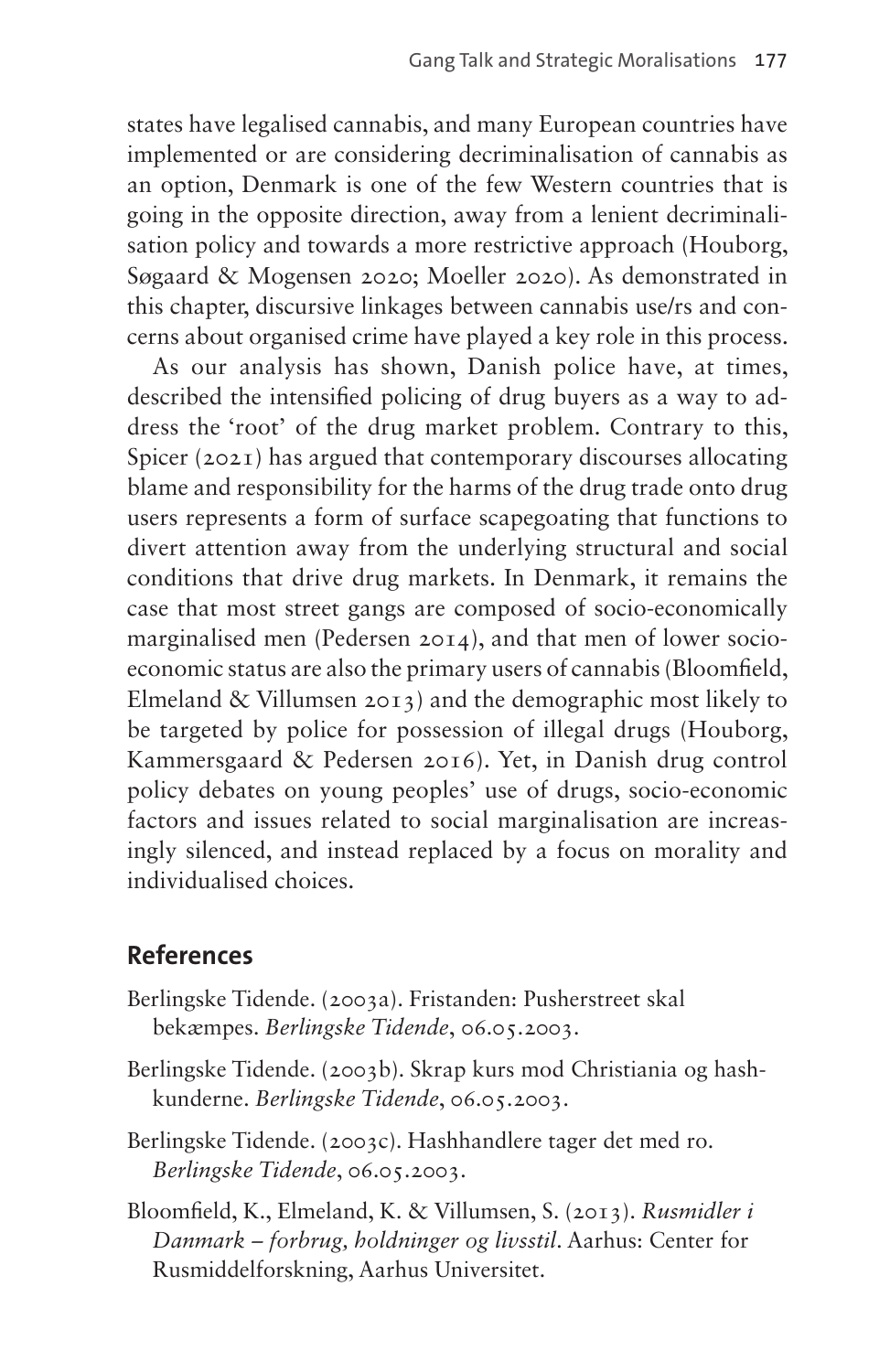- Braun, V. & Clarke, V. (2006). Using thematic analysis in psychology. *Qualitative Research in Psychology*, *3*(2), 77–101.
- B.T. (2009). Hashrygere støtter bander. *B.T.*, 27.10.2009.
- Chiefs of Police [Politimesterforeningen]. (2002). *Ecstacy-rapport*. København: Rigspolitiet.
- Copenhagen Police [Københavns Politi]. (1982). *Uropatruljen, Redegørelse 1982*, bilag XIII.
- [DR.DK](http://DR.DK). (2003). Hashsalget på Christiania skal væk. *[DR.DK](http://DR.DK)*, 06.05.2003.
- [DR.DK](http://DR.DK). (2012). Politiet jagter hashkøberne på Christiania. *[DR.DK](http://DR.DK)*, 07.09.2012.
- [DR.DK](http://DR.DK). (2018). Betjente fandt pistol ved aktion mod Pusher Street. *[DR.DK](http://DR.DK)*, 28.03.2018.
- Duke, K. & Kolind, T. (2020). Framing and reframing drug 'problems' in prison spaces and populations. In S. MacGregor & B. Thom (Eds.), *Risk and substance use framing dangerous people and dangerous places* (pp. 162–182). London: Routledge.
- Expressen. (2019). Löfven: 'Rikas drogvanor göder gängkriminaliteten'. *Expressen*, 13.08.2019.
- Frank, V. A. (2008). Danish drug policy Shifting from liberalism to repression. *Drugs and Alcohol Today*, *8*(2), 26–33.
- Folketingstidende. (2006/07) *L 201, Appendix FF 5673*. [https://](https://www.folketingstidende.dk/samling/20061/lovforslag/L201/index.htm) [www.folketingstidende.dk/samling/20061/lovforslag/L201/index](https://www.folketingstidende.dk/samling/20061/lovforslag/L201/index.htm) [.htm.](https://www.folketingstidende.dk/samling/20061/lovforslag/L201/index.htm)
- Garland, D. (1996). The limits of the sovereign state: Strategies of crime control in contemporary society. *The British Journal of Criminology*, *36*(4), 445–471.
- Government [Regeringen]. (2003a). *Kampen mod narko: Handlingsplan mod narkotikamisbrug*. København: Indenrigs- og Sundhedsministeriet.
- Government [Regeringen]. (2003b). Redegørelse af 7/5 03 om Christiania. (Redegørelse nr. R 12). København: Forsvarministeren.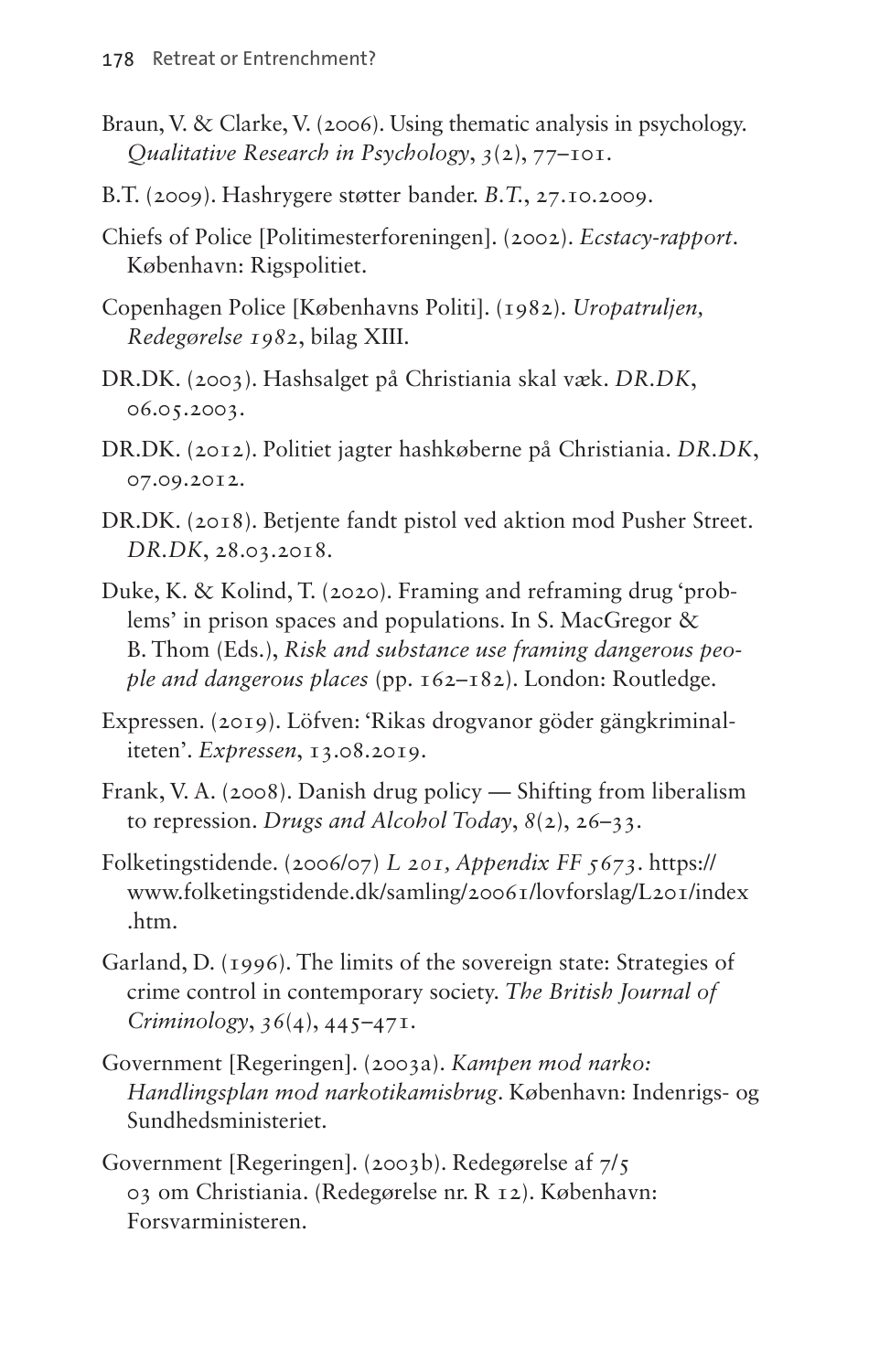- Government [Regeringen]. (2010). *Kampen mod narko II–handling splan mod narkotikamisbrug*. København: Statens Informationstjeneste.
- Houborg, E. (2008). Youth, drugs and the welfare state. In V. A. Frank, B. Bjerge, B. & E. Houborg (Eds.), *Drug policy. History, theory and consequences* (pp. 181–208). Aarhus: Aarhus University Press.
- Houborg, E. (2010). Control and welfare in Danish drug policy. *Journal of Drug Issues*, *40*(4), 783–804.
- Houborg, E. & Bjerge, B. (2011). Drug policy, control and welfare. *Drugs: Education, Prevention and Policy*, *18*(1), 16–23.
- Houborg, E. & Enghoff, O. (2018). Cannabis in Danish newspapers. *Tidsskrift for Forskning i Sygdom og Samfund*, *28*, 173–205.
- Houborg, E. & Vammen, K. S. (2012). Hashbekymringen 1965– 1969. In Dahl, H. V. & Frank, V. A. (Eds.), *Cannabis. Forbrug, interventioner og marked i Danmark* (pp. 23–49). Aarhus: Aarhus Universitetsforlag.
- Houborg, E., Bjerge, B. & Frank, V. A. (2008). Introduction: Danish drug policy – history, theory and the international framework. In V. A. Frank, B. Bjerge, B. & E. Houborg (Eds.), *Drug policy: History, theory and consequences* (pp. 9–32). Aarhus: Aarhus University Press.
- Houborg, E., Kammersgaard, T. & Pedersen, M. M. (2016). Drug policing in four Danish police districts. *Police Practice and Research*, *17*(4), 329–340.
- Houborg, E., Søgaard, T. F. & Mogensen, S. (2020). Making up a new drug user from depenalization to repenalisation of drug users in Denmark. *International Journal on Drug Policy*, *80*,  $I-9.$
- Independent. (2018). Middle class people taking cocaine at dinner parties should feel 'guilty and responsible' over street stabbings, says justice secretary. *Independent*, 27.05.2018.
- Information. (2019). Den cokesniffende overklasse har et medansvar for bandekriminaliteten. *Information*, 19.08.2019.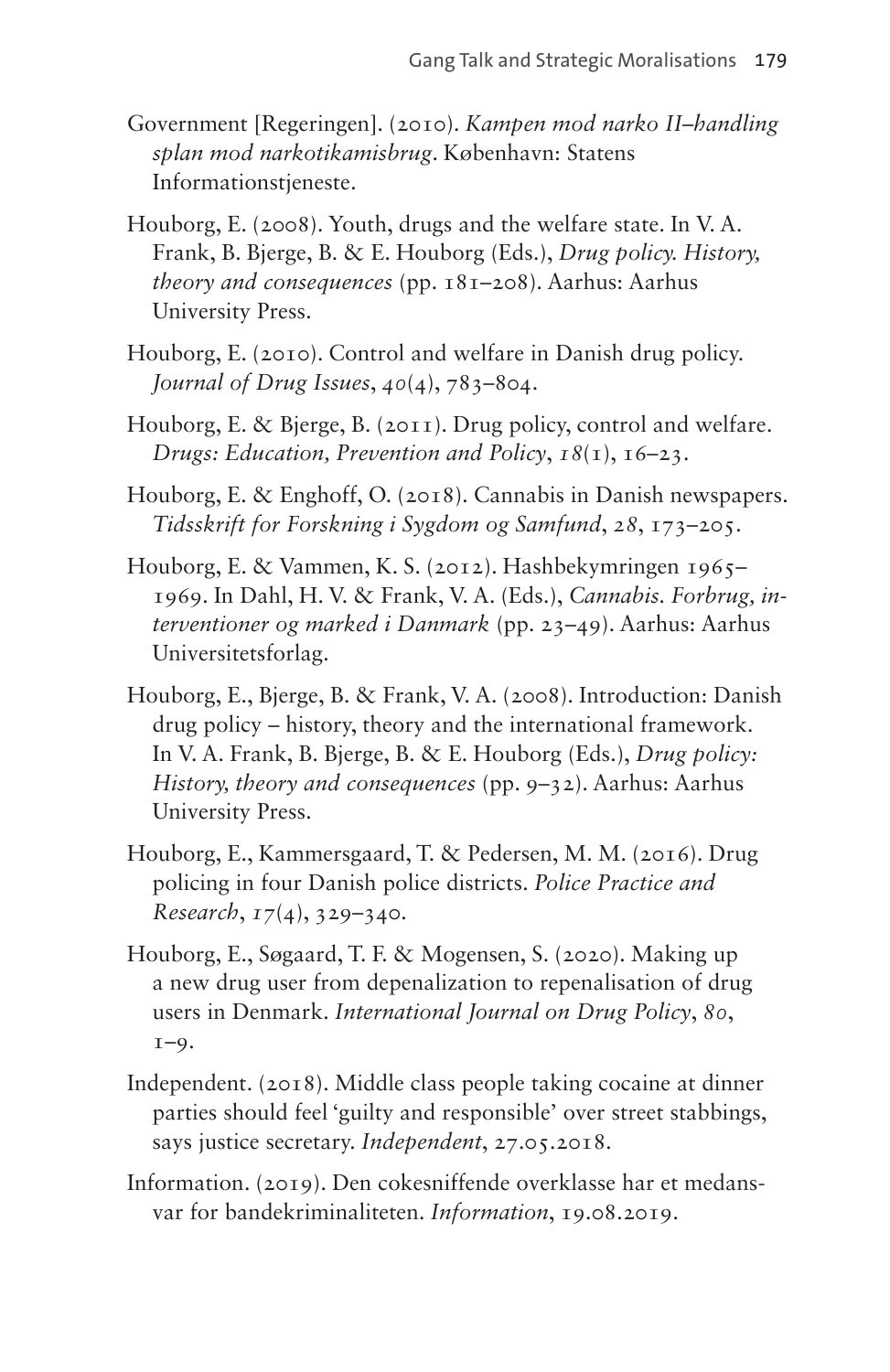- JydskeVestkysten. (2020). Bøderegn over tusindevis af hashkøbere i Esbjerg: Afsløret af sms-beskeder. *JydskeVestkysten*, 04.02.2020.
- Jyllands-Posten. (2003a). Christiania: Politiet vil tage Christiania med storm. *Jyllands-Posten*, 30.07.2003.
- Jyllands-Posten. (2003b). Christiania: Politi: Christiania-indsats virker. *Jyllands-Posten*, 12.06.2003.
- Kennedy, D. M. (1997). Pulling levers: Chronic offenders, highcrime settings, and a theory of prevention. *Valparaiso University Law Review*, *31*, 449–484.
- Measham, F. & Brain, K. (2005). 'Binge' drinking, British alcohol policy and the new culture of intoxication. *Crime, Media, Culture: An International Journal*, *1*(3), 262–283.
- Mid- and West Jutland Police [Midt- og Vestjyllands Politi]. (2019). *Flere hundrede købere bliver nu sigtet i narkosag fra Skive* [Press Release]. 13.11.2019.
- Moeller, K. (2018). Video-recorded retail cannabis trades in a lowrisk marketplace: Trade value and temporal patterns. *Journal of Research in Crime and Delinquency*, *55*(1), 103–124.
- Moeller, K. (2020). Enforcement intensity in Danish drug control, 1996–2017. *European Journal on Criminal Policy and Research*, online before print.
- National Board of Health [Sundhedsstyrelsen]. (2000). *Unges brug af illegale rusmidler – en kvalitativ undersøgelse*. København: Sundhedsstyrelsen.
- National Crime Agency. (2015). *Every line counts*. Retrieved 22.06.2020. <https://www.contentod.co.uk/every-line-counts>.
- Nygaard-Christensen, M. & Frank, V. A. (2019). *Cannabis regulation in Europe: Country report Denmark*. Aarhus: Center for Rusmiddelforskning & Amsterdam: The Transnational Institute.
- O'Malley, P. (1999). Consuming risks: Harm minimization and the government of 'drug-users'. In R. Smandych (Ed.), *Governable places: Readings on governmentality and crime control*  (pp. 191–214). Ashgate: Aldershot.